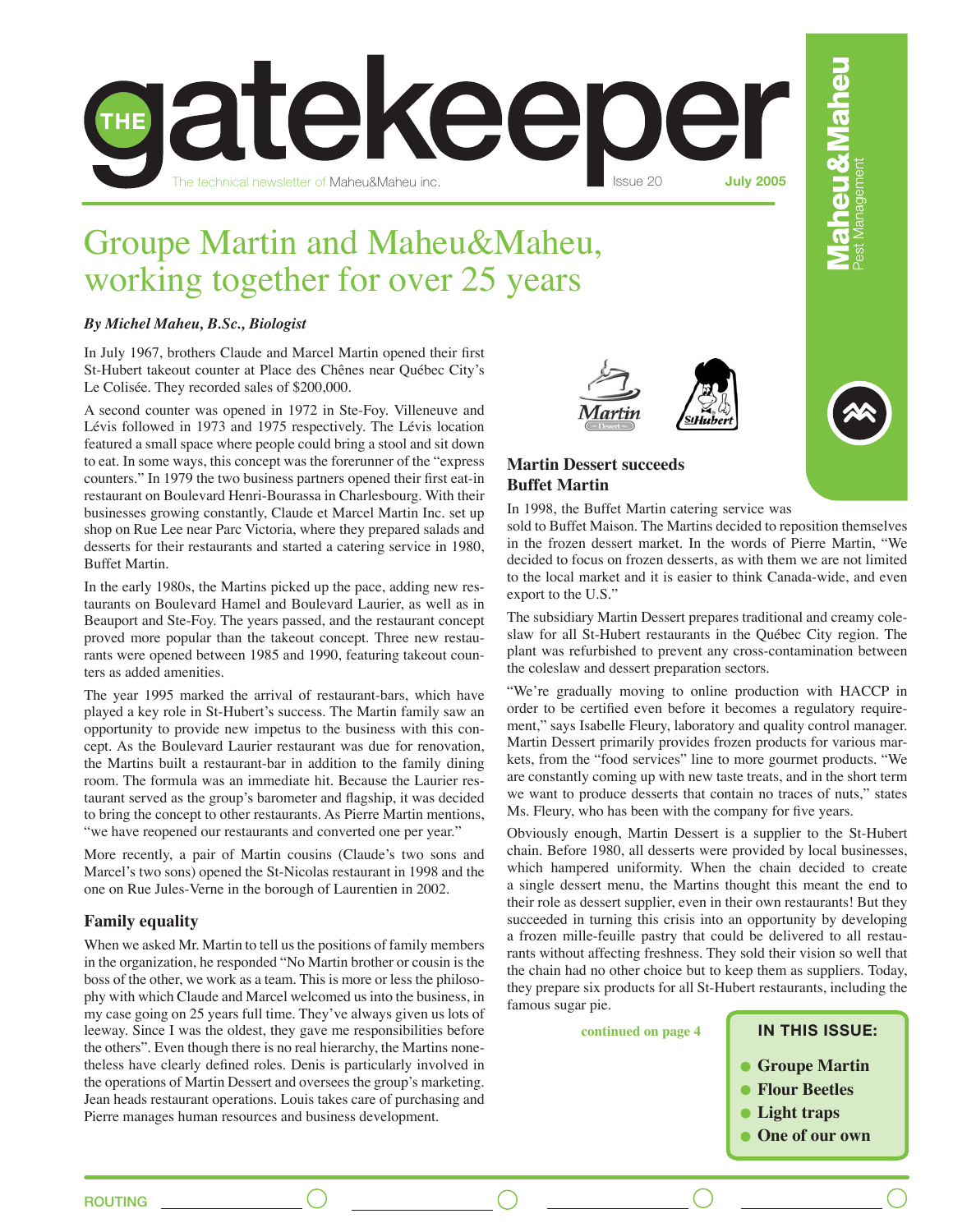# Heard about Flour Beetles? **(Part 1)**

# *By Guilaine Pageau, M. Env.*

There are several species of triboliums (see sidebar). The most widely known are the Confused Flour Beetle and the Red Flour Beetle—two species that look alike, but which you shouldn't get confused! Small beetles of the *Tenebrionidae* family, triboliums are holometabolic, which means they undergo a complete metamorphosis during their development: egg, larva, pupa, and adult. The adult is a small reddish brown beetle that is just over  $3 \text{ mm} (1/8"')$  long. The larva resembles a small yellowish worm around 6 mm (1/4") long. Triboliums do not have small "teeth" on either side of the thorax, as do the Sawtoothed Grain Beetle and the Merchant Grain Beetle, with which they are often confused.

From a morphological point of view, the difference is not obvious to the untrained eye. But a difference does exist, and pest management professionals must be able to identify the species!

# **Why must we distinguish them?**

Confused Flour Beetles cannot fly whereas Red Flour Beetles can. The latter can therefore infest other areas fairly easily. This is why it is important to clearly identify the specimens.

### **How can we distinguish them?**

Obviously, seeing an insect in flight will greatly facilitate identification. Otherwise, the antennae of adult specimens can help us tell the difference. Can you spot the difference by comparing the antennae in the following photos?

#### **Confused Flour Beetle**

Note how the size of the antenna segments increases regularly.

#### **Red Flour Beetle**

The increase is not as regular. Compare the fourth last antenna segment with the third last. There is a marked difference in the size of both segments.

We can never say it often enough: pest identification is the key to solving pest problems!

*In the next issue: their development, their behaviors, and control tools.*



| <b>ENGLISH NAME</b>                                      | <b>LATIN NAME</b>    | <b>FRENCH NAME</b>                                        |
|----------------------------------------------------------|----------------------|-----------------------------------------------------------|
| <b>Red Flour Beetle</b>                                  | Tribolium castaneum  | Tribolium rouge de la farine                              |
| <b>Confused Flour Beetle</b>                             | Tribolium confusum   | Tribolium brun de la farine                               |
| American Black Flour Beetle                              | Tribolium audax      | Tribolium noir d'Amérique                                 |
| European Black Flour Beetle<br>or Black Flour Beetle     | Tribolium madens     | Tribolium noir d'Europe ou<br>Tribolium noir de la farine |
| <b>Large Flour Beetle</b><br>or False Black Flour Beetle | Tribolium destructor | Tribolium de la farine                                    |
| <b>Giant Flour Beetle</b>                                | Tribolium brevicorne | (no given name)                                           |

**Did you know that the tribolium is on its way to becoming the 2nd most popular genetics insect model behind the legendary drosophila?** 

The small size (adults are 3 mm), short lifecycle (lab setting: 3 weeks from egg to adult), and small genome of the tribolium have made it a subject of choice for researchers!

Note: The French and English name can vary depending on the source.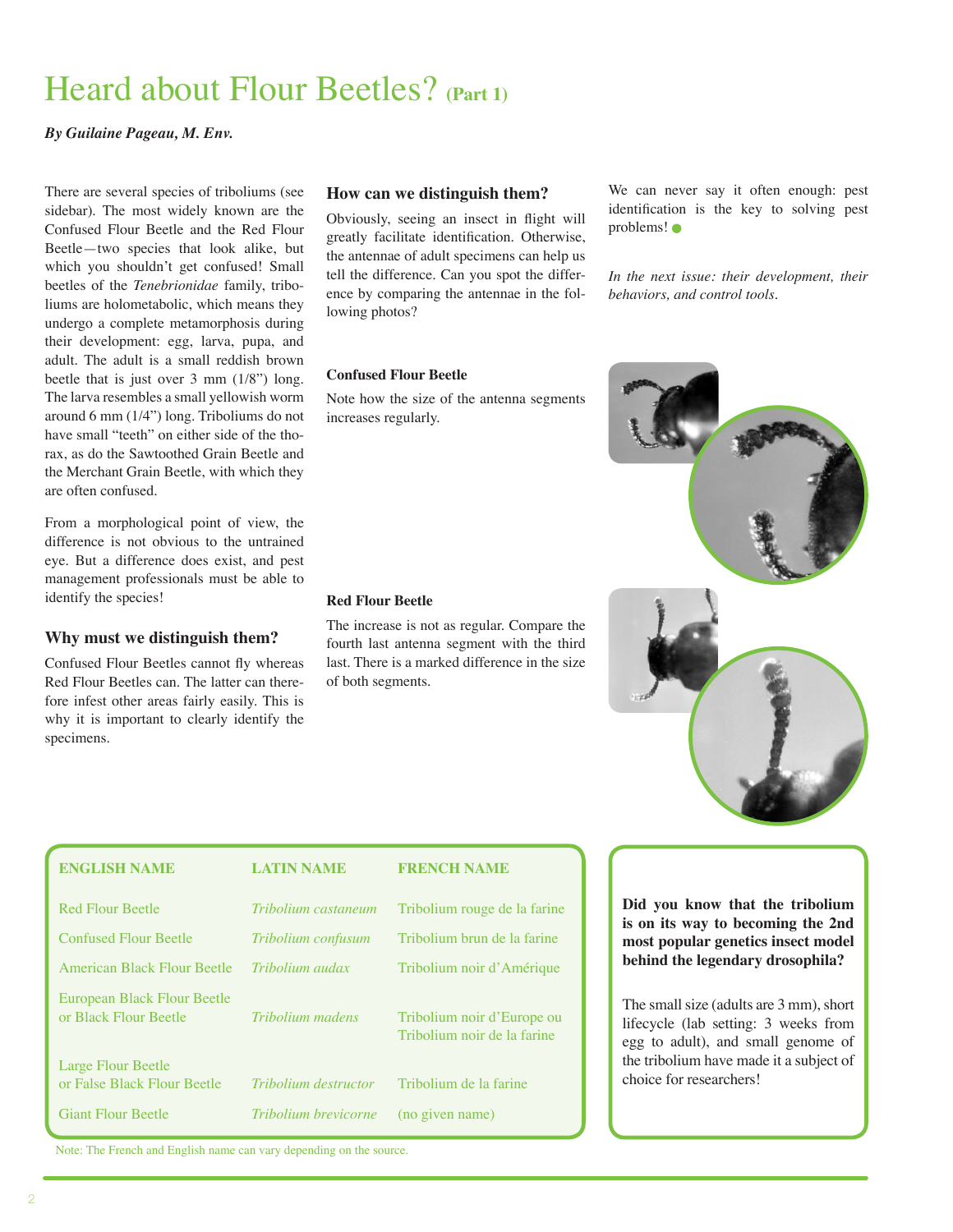# **New light traps available in Canada**

Maheu&Maheu has signed a distribution agreement with P&L Systems, Europe's largest light trap manufacturer. The Luralite line for the food services and retail food sectors is now available in Canada. The Professional model (Luralite Pro)



generates 30 watts of UV light using two 15 watt tubes, while the Cento model,



which is ideal for restaurant dining rooms, uses an 18 watt fluorescent tube. The Luralite Pro is white and the Cento model is available in white and gold. These light traps use a large sticky surface to capture insects, which are not visible once caught.

# Light traps: More than a capture tool



# *By Bernard Rodrigue, B.Sc., Biologist*

Light traps are not only useful for removing flying insects from your establishment. If you take the time to analyze their contents, you will also learn a lot about problems that would otherwise have long gone unnoticed. Here are a few examples…

| <b>IF YOUR LIGHT</b><br><b>TRAP CONTAINS</b>                              | <b>LOOK FOR</b>                                                                                                                                                                                                                |
|---------------------------------------------------------------------------|--------------------------------------------------------------------------------------------------------------------------------------------------------------------------------------------------------------------------------|
| <b>Rove Beetles</b>                                                       | A pierced drain pipe (probably).                                                                                                                                                                                               |
| <b>Moths</b>                                                              | A door left open. There may also be an<br>uncovered lamp above this door.                                                                                                                                                      |
| <b>Midges</b>                                                             | Inadequate screens. These insects can<br>often pass through regular mosquito<br>screens. A door simply may also have<br>been left open.                                                                                        |
| <b>House Flies</b>                                                        | A development site inside or outside.                                                                                                                                                                                          |
| <b>Dermestid Beetles,</b><br>particularly Carpet Beetles<br>in the summer | Flowering plants near the building.                                                                                                                                                                                            |
| <b>Dermestid Beetles</b> in the Winter                                    | An interior development site. This is a<br>good reason to keep your light traps in<br>working order throughout the year. Be<br>sure to clean them regularly, as Dermestid<br>Beetles can feed on dead insects in the<br>traps. |
| <b>Mayflies and Caddisflies</b>                                           | An open door or poorly located exterior<br>light.                                                                                                                                                                              |
| <b>Hairy Fungus Beetles</b>                                               | Foodstuffs spilled outside.                                                                                                                                                                                                    |
| <b>Winged Ants</b>                                                        | An ant nest, perhaps under a floor.                                                                                                                                                                                            |

In short, by understanding the biology of captured insects, you can quickly find the source of the problem and correct it before it becomes serious...  $\bullet$